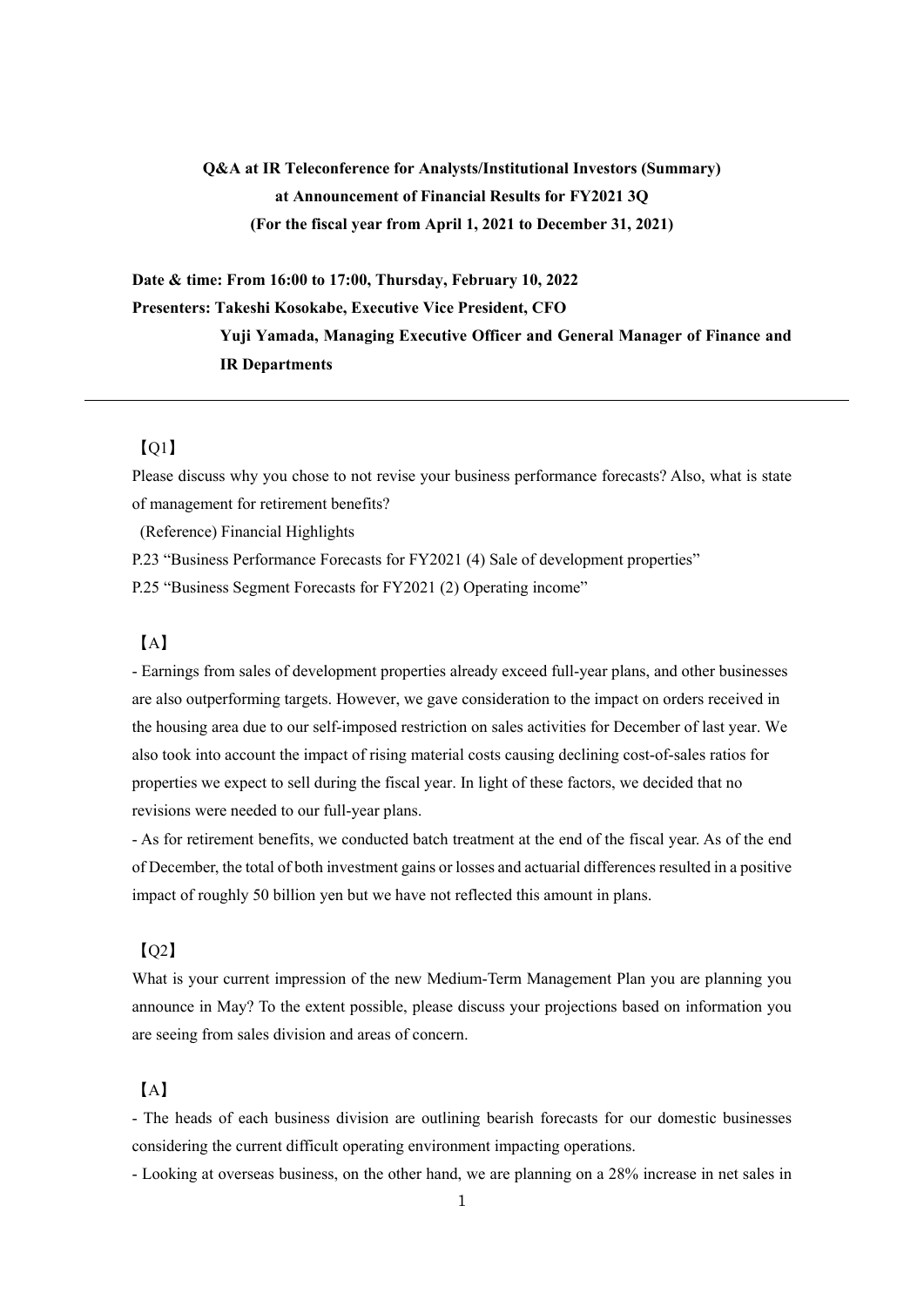the US market and our US subsidiaries are making bullish forecasts for next fiscal year and beyond. Current market conditions suggest a trend towards purchasing hesitancy due to concerns of rising interest rates and rising property prices. However, we have expectations for strong demand and a firm purchasing market for residential housing. Although we may not see the type of growth rate we have achieved thus far, we do think the market still has significant growth potential.

- One of the issues we are focused on is financial rules. Current plans will require a significant level of investment and operating capital. Our debt-equity ratio as of the end of December was already at 0.82 (0.72 after reflecting hybrid financing). This significantly exceeds the 0.5 we outline as the benchmark of our financial rules. We are currently assessing the optimal investment level that allows us to strive for growth while adhering to financial rules. If progress calls for upward revisions to our investment amounts, we will also focus on maintaining a balance with investment returns in order to return to a level near 0.5 by the end of the final year of our upcoming Medium-Term Management Plan.

### $[O3]$

Orders received for the Single-Family Houses and Rental Housing Businesses declined year on year for December and January. What is your forecast moving forward? Is there a risk of underperforming full-year plans and what impact will there be on next fiscal year?

(Reference) Financial Highlights P.32, 33 "Orders Received by Business Segment (Non-consolidated)"

#### 【A】

- Between mid-November, when we announced the temporary suspension of operations, through January after the resumption of operations, Single-Family Houses Business dedicated most of its time towards issuing apologies and providing explanations to customers concerning our self-imposed restriction on sales activities in December. The business was unable to conduct sufficient activities towards generating orders receives from new customers. As a result, orders received declined. However, there were almost no contract cancellations resulting from that judgment and we are planning on implementing various marketing campaigns. As such, we expect our numbers will recover over time.

- In the Rental Housing Business, we worked to address existing contracts that were postponed or cancelled due to the impact of COVID-19. The process is largely complete but, due to the impact of eliminating roughly 8 billion yen in orders received monthly since October, there is a possibility we will not achieve full-year plans.

- On the other hand, the business area is firm.

- While there may remain a mild impact on next fiscal year's earnings, most housing orders received and sales are recorded within the same fiscal year so we will work to recover performance.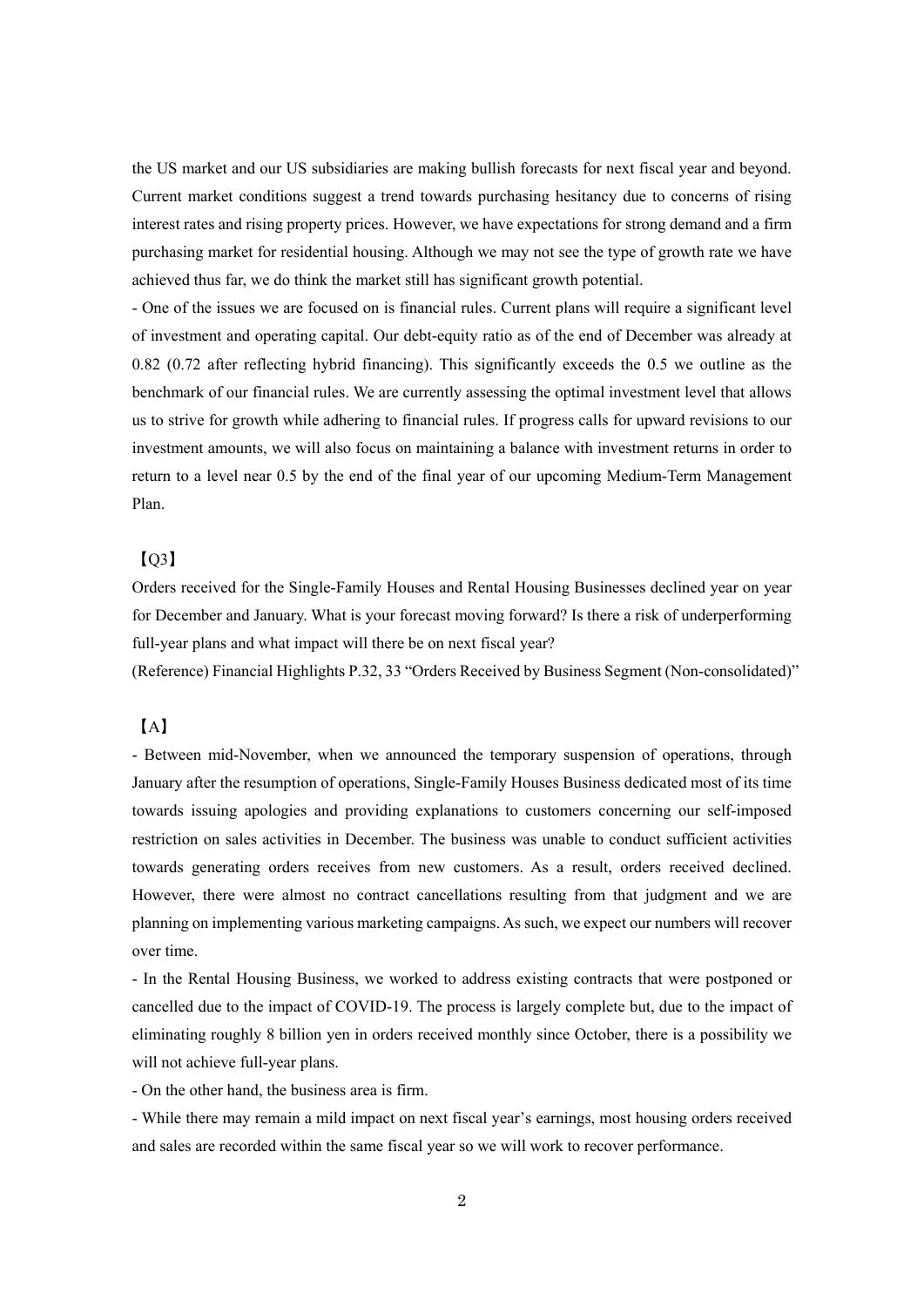## 【Q4】

Material prices are rising again but is there a possibility of you making additional price hikes for single-family houses or rental housing?

## 【A】

- While we are working to reduce costs, or basic policy is to reflect cost increases in our sales prices. As such, we cannot negate the possibility of future price hikes.

- We began adjusted prices for the Rental Housing Business in October, and even earlier for the Single-Family Houses Business. Currently, cost-of-sales ratios are worsening but we are expecting less of an impact on prices from next fiscal year onward.

## $IO<sub>5</sub>$

I have heard that home builders in Japan are seeing delays in deliveries of certain residential housing fixtures such as water boilers and kitchens. Has your company been impacted?

## 【A】

We are working to prevent any inconvenience to customers by implementing model changes or installing temporary fixtures. As such, we have experienced almost no impact.

### 【Q6】

What were the results for each company for the overseas Single-Family Houses Business?

## 【A】

The results of each company are as follows.

|                                     | Sales |       |        | Operating income |       |        |
|-------------------------------------|-------|-------|--------|------------------|-------|--------|
| $(\frac{1}{2} 100 \text{ Million})$ | 20/12 | 21/12 | Change | 20/12            | 21/12 | Change |
| Stanley-Martin (USA)                | 1,174 | 1,228 | 53     | 131              | 117   | $-13$  |
| Trumark (USA)                       | 10    | 186   | 176    | -8               |       | 14     |
| Box Hill (Australia)                | 46    | 40    | -6     |                  | b     |        |
| Rawson (Australia)                  | 148   | 137   | $-10$  | $-14$            | $-19$ | -4     |

## $IO<sub>7</sub>$

Please tell us about orders received recently in Commercial Facilities Business.

(Reference) Financial Highlights P.30 "Commercial Facilities Business"

## 【A】

There are no significant changes from the second quarter. Although orders from hotels and restaurants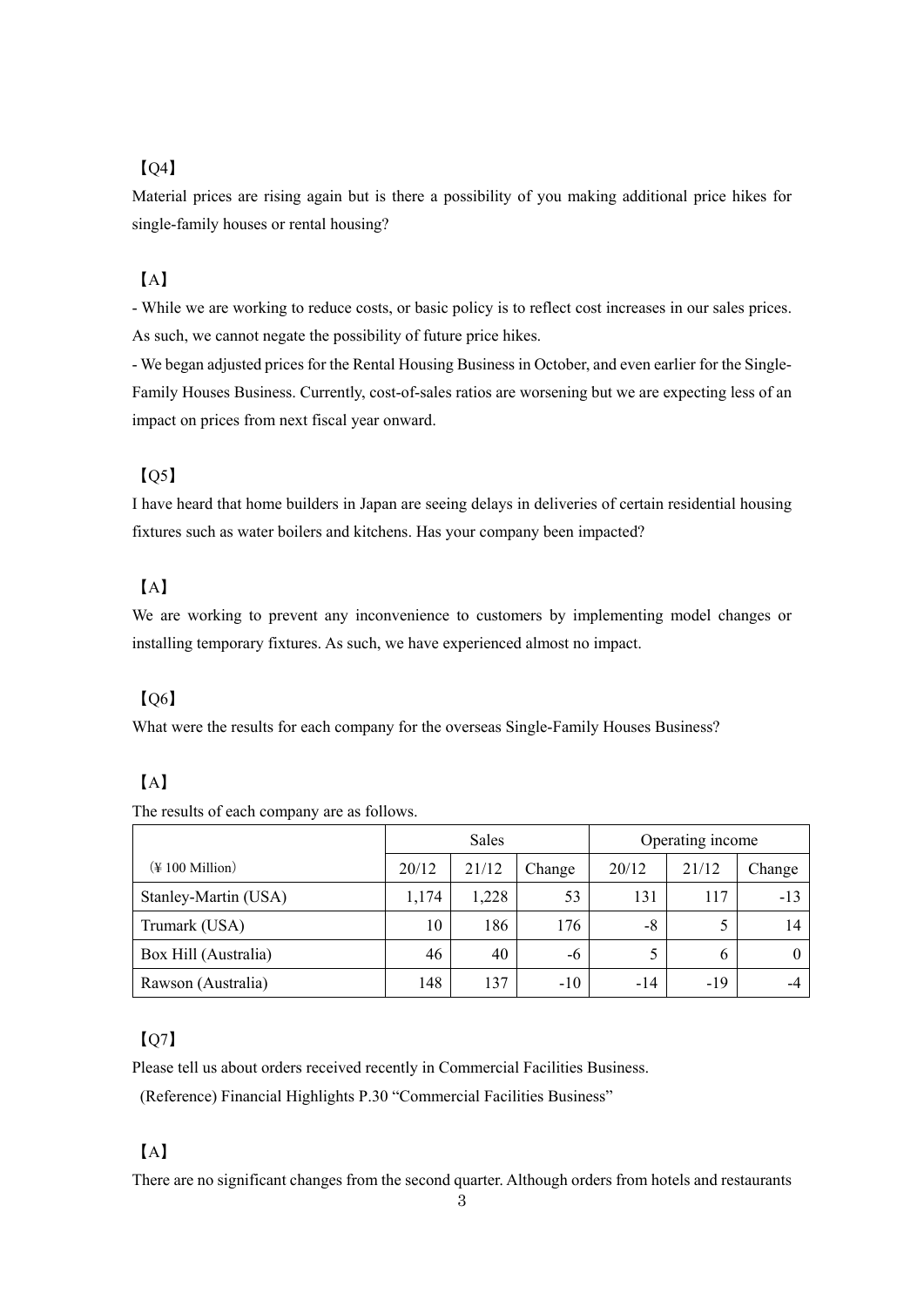remain difficult, orders from drug stores, supermarkets, logistics facilities, and other facilities remain strong.

## 【Q8】

What is the current state of occupancy rates for urban hotels? (Reference) Financial Highlights P.30 "Commercial Facilities Business"

## 【A】

Last year in November and December, occupancy rates recovered to near 80% but dropped to 57% in January due to the impact of the Omicron variant.

#### $[0.09]$

Please discuss the growth trajectory outlined in your upcoming Medium-Term Management Plan and the thinking serving as the basis for your assumptions.

### 【A】

- We are discussing the possibility of an annual average sales growth rate of 5%.

- We are also considering aiming for an operating margin of 9%. The assumptions for this growth are discussed based on figures minus the impact of annually occurring retirement benefits.

#### $IO10$

As seen with the revisions for housing loan deductions and the kodomo-mirai (children's future) housing support project, government subsidy policy is prioritizing housing offering advanced environmental performance. Please discuss how your Single-Family Houses and Rental Housing Businesses compete in terms of zero-energy initiatives.

#### 【A】

- In FY2020, our ZEH track record was 58%. We set a goal of 70% for FY2021, and as of the first nine months we were at 61%. We want to increase this ratio even more.

- We only had three ZEH-M (rental housing) projects in FY2020. In FY2021, we have recorded 121 properties, which exceeds our goal of 100 properties. We have a solid partnership with Daiwa Living, which serves as the management company, and so we feel we are being competitive on this market.

- As for housing loan deductions, although the deduction rate was reduced to 0.7%, the deduction period has been expanded. In particular, the kodomo-mirai (children's future) housing support project provides subsidies of up to 1 million yen to households with children and young married couples in ZEH properties. This support project aligns with our goals and so we see this as an incredible opportunity.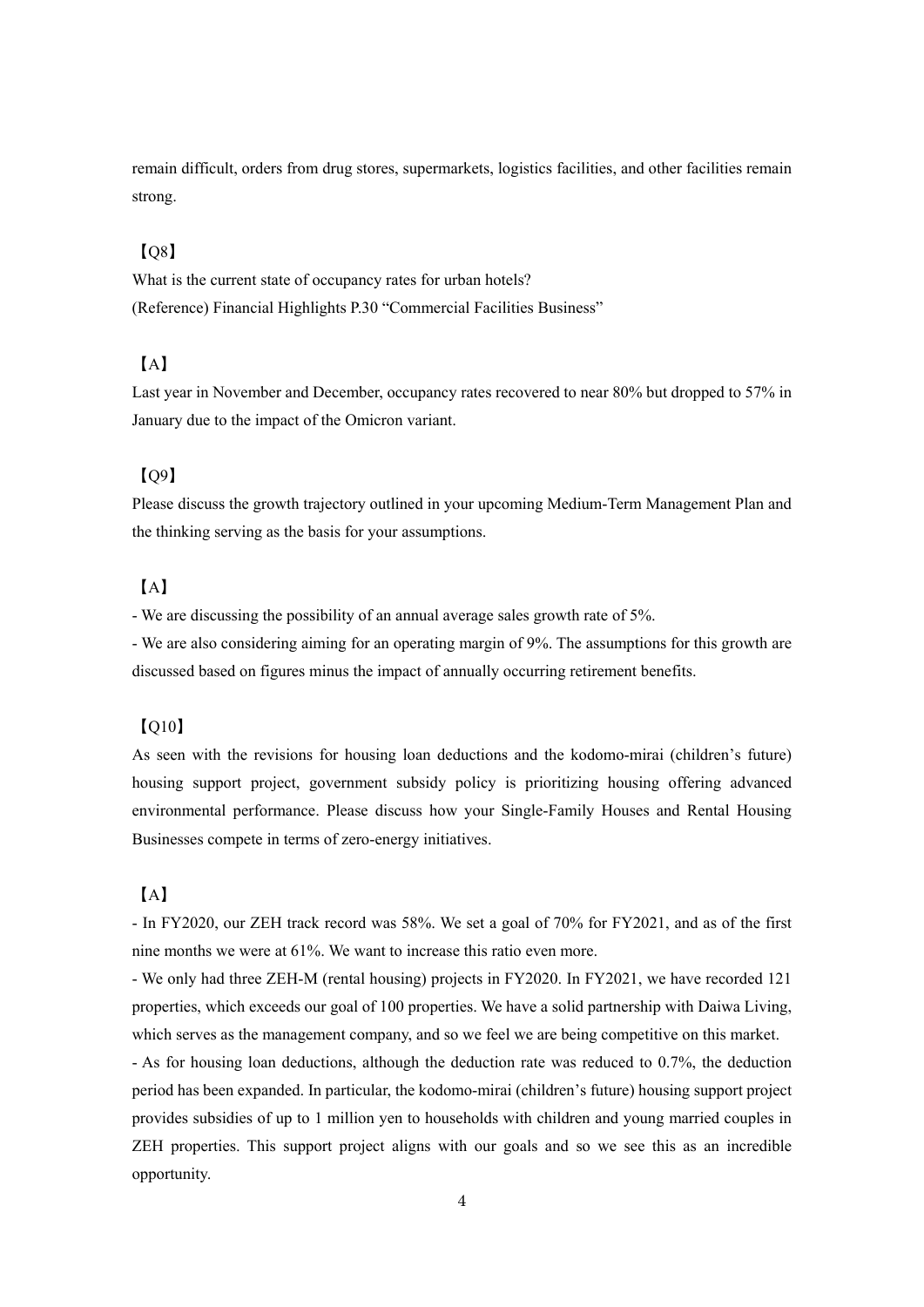## 【Q11】

Please discuss Daiwa House Logistics Trust, which was listed on the Singapore Stock Exchange in November of last year.

(Reference) Financial Highlights P4 "Topics"

## 【A】

Daiwa House Logistics Trust targets investments in logistics facilities in Asia. At the time of listing, the trust was comprised of domestic regional properties and properties on leased land. The objective of this trust is to provide an exit for logistics properties that will accelerate development in Asia, so investors have shown excitement for the fund's potential. We will focus on supplying properties that suit the characteristics of each REIT.

#### 【Q12】

Why are you increasing inventories for single-family houses, rental housing, and condominiums? (Reference) Financial Highlights P14 "Consolidated Balance Sheets Assets (2)"

### 【A】

- Single-family houses and condominiums are mainly due to the impact of overseas business. Major factors include the acquisition of land for new properties and the status of building construction related to condominium development projects in China, the addition of the US company CastleRock to the scope of consolidation, and the impact of business expansion by Stanley Martin.

- As for rental housing, this is due to our aggressive development of built-for-sale apartments in Japan.

### 【Q13】

Is profitability declining for logistics facilities in Japan? (Reference) Financial Highlights P18 "Breakdown of Investment Real Estate (2)"

### 【A】

In addition to intensifying competition for land acquisition and rising acquisition prices, we are also facing the rising cost of materials, particularly steel. At the same time, rents are not rising. As a result, yield is declining. In the past, we achieved higher-than-expected gains on sales due to a drop in the transaction cap rate. However, the US economy has triggered a trend of rising interest rates. We see these conditions as requiring strict assessment when considering investments.

#### 【Q14】

Will the goal of an ROE of 13% or higher outlined in the Sixth Medium-Term Management Plan also